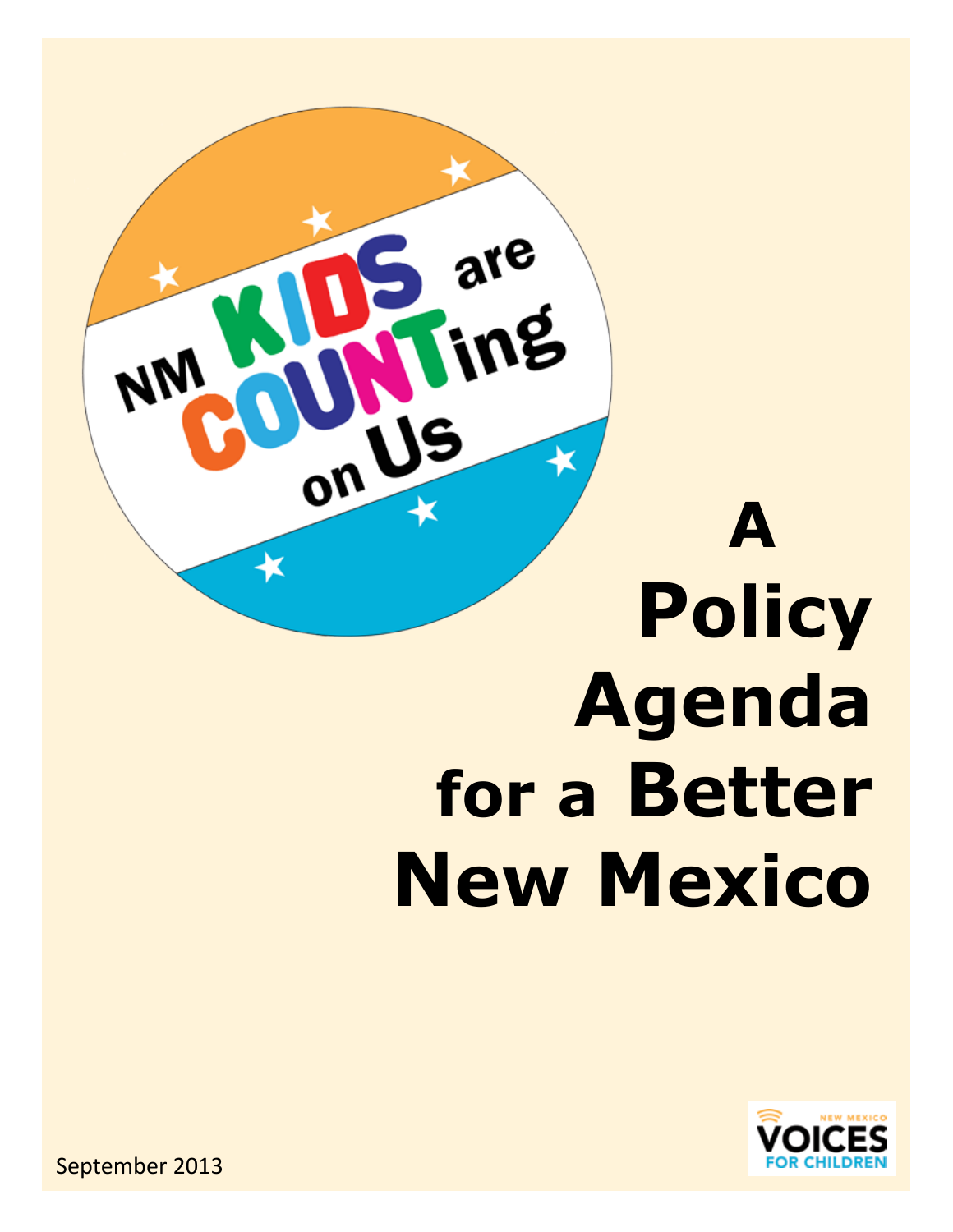# **New Mexico Voices for Children**

# **Staff**

**Veronica C. García, Ed.D.** Executive Director **Ron Valek** Director of Finance and Budget **Lori Bachman, MA** Director of Organizational Planning, Quality Assurance, and Fund Development **Gerry Bradley, MA** Senior Researcher and Policy Analyst **Armelle Casau, Ph.D.** Policy and Research Analyst **Jacque Garcia, MPH** Bernalillo County Place Matters Team Coordinator **James Jimenez, MPA** Director of Policy, Research, and Advocacy Integration **Bill Jordan, MA** Senior Policy Advisor/Governmental Relations **Sharon Kayne** Communications Director **Christine Hollis, MPH, MPS** KIDS COUNT Director **Kwaku Sraha, MPA** Business Manager **Brian Urban** Fund Development, Outreach, and Membership Coordinator **Amber Wallin, MPA** Research and Policy Analyst/SFAI Fellow **Danila Crespin Zidovsky** Fund Development and Community Relations Officer

Board of Directors

**Debra L. Baca** *Board Chair* • Vice President, Youth Development, Inc. **Fred Harris** *Vice Chair* • Director, UNM Fred Harris Congressional Internship **Michael S. Ogas** *Treasurer* • Founder/Principal, School of Dreams Academy **Gail Goldstein, M.Ed.** *Secretary* • Early Childhood Consultant **Marilyn Hill, MPA** Deputy State Treasurer **Tiffany S. Lee, Ph.D.** Assistant Professor of Native American Studies, UNM **Diana Valdez, Ph.D.** Psychologist, Bernalillo Public Schools **Frances Varela, RN, MSN, MALAS** President, Varela Consulting Group **Luis Vargas, Ph.D.** Psychotherapist, UNM Children's Psychiatric Hospital **Laurie Weahkee** Executive Director, Native American Voters Alliance

*While the national KIDS COUNT Data Book serves as the framework for this policy agenda, the policies and conclusions presented are those of the author(s) alone, and do not necessarily reflect the opinions of the Annie E. Casey Foundation.*

KIDS COUNT is a program of the Annie E. Casey Foundation. Annual Data Books and other resources are available at http://datacenter.kidscount.org/

New Mexico KIDS COUNT, a program of New Mexico Voices for Children, is made possible by support from the Annie E. Casey Foundation.

Our work on state fiscal policy is made possible by grants from the Annie E. Casey Foundation, the McCune Charitable Foundation, and the W.K. Kellogg Foundation

This policy agenda is available for download and use with proper citation at www.nmvoices.org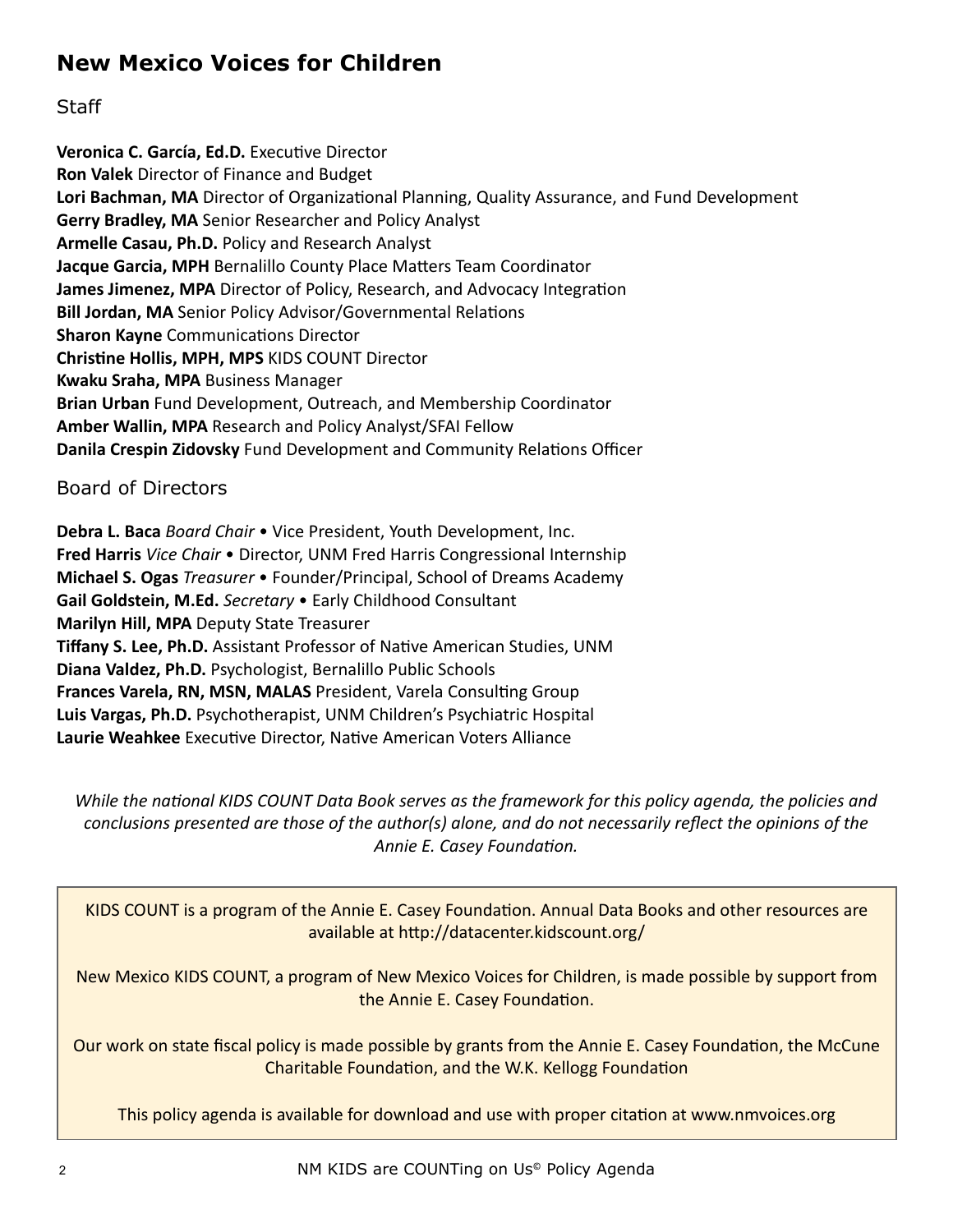### September 2013

Dear Friends and Fellow Advocates,

June 24<sup>th</sup> was a dark day for New Mexico. It was the day the Annie E. Casey Foundation released their 2013 national KIDS COUNT Data Book, which ranked New Mexico 50<sup>th</sup> in the nation for child well-being. As the KIDS COUNT grantee in the Land of Enchantment, New Mexico Voices for Children felt the need to address child well-being in a comprehensive way. This document—NM KIDS are COUNTing on Us: A Policy Agenda for a Better New Mexico—is also a call to action.

The KIDS COUNT Data Book measures child well-being by breaking it into four domains: economic well-being; education; health; and family and community. Each domain includes four indicators, for a total of 16. If we want New Mexico's national ranking to improve, we must address all 16 indicators. This policy agenda addresses every indicator and provides a framework from which a comprehensive set of solutions can be achieved. This set of policy solutions is not exhaustive. Rather, this is a starting point. We welcome your recommendations to this policy agenda, and your fresh and innovative approaches to our child well-being problem.

These measures are also inter-related and inter-dependent in terms of their effect on the well-being of children. We believe that, in order to build New Mexico's economy, decrease our poverty rates, and attract business to our state, we need a healthy and educated workforce. Greater financial investment by the state will be required to adequately fund the programs that can make that possible.

This agenda was built with input from more than forty of our allies and partner organizations, with whom we will undoubtedly work to bring about these solutions. We hope it will spark dialogue and action. We intend to reach out to legislators, the office of the Governor, state agencies, local officials, business and civic leaders, and community members. This will need to be an ongoing campaign and we must track improvement on each indicator over time. We hope you will join us in this call for action, and we urge you to make the children of New Mexico a priority. NM KIDS are COUNTing on Us!

Best regards,

Duca Contarcia

Veronica C. García, Ed.D. Executive Director, New Mexico Voices for Children

The **NM KIDS are COUNTing on Us**© Policy Agenda is based on the four domains and 16 indicators used in the KIDS COUNT Data Book. The four domains are:



**Economic Well-Being**





**Education**



**Family and Community**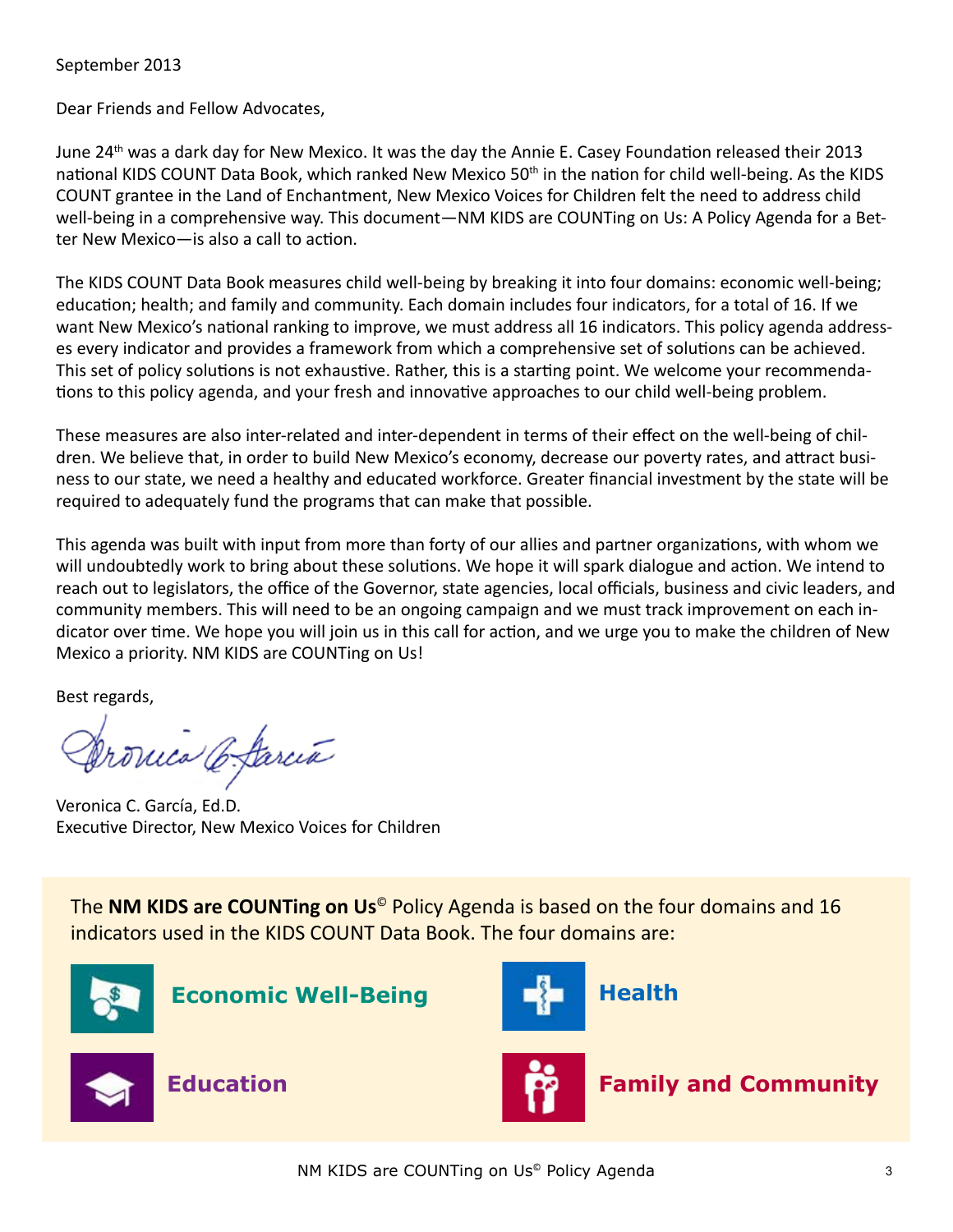

# **Indicator: Children in Poverty**

**Extent of problem:** 31% of New Mexico children (157,000 children) live at the poverty level. That's an annual income of less than \$23,550 for a family of four. Families earning up to twice the poverty level are considered low-income.

#### *How this is bad for children*

- **•** Poverty impacts children in many ways, and the younger the child, the more detrimental the impact. The single best predictor of a child's success rate at school is their family's economic level.
- **•** Children in poverty are more likely to suffer from adverse childhood experiences—food insecurity, homelessness, parents with untreated addictions and mental illnesses, etc. These kinds of trauma produce toxic levels of stress and inhibit brain development.
- **•** Poverty can lead to food insecurity. 31% of NM children are food-insecure. This is the highest rate in the nation.<sup>1</sup>
- **•** Since children are dependent on their parents for their economic security, child poverty cannot be wiped out without addressing the economic security of working families.

# **Policy Solutions**

**Raise the statewide minimum wage, index it to rise with inflation, and raise the tipped wage to 60% of the minimum.** 

#### *How this helps children*

- **•** Nearly 20% of New Mexico children have at least one parent who would benefit from raising the state minimum wage to \$8.50.<sup>2</sup>
- **•** While New Mexico has a higher minimum wage than the federal minimum, it has lost 10% of its purchasing power since it was last raised in 2009.<sup>3</sup>

#### **Increase in the Working Families Tax Credit (WFTC) and the Low Income Comprehensive Tax Rebate (LICTR), and enact a more progressive income tax so the rich pay their fair share.**

### *How this helps children*

- **•** Refundable tax credits lift families out of poverty and help make New Mexico's tax system more fair. In 2010, 26% of New Mexico tax returns claimed the WFTC.<sup>4</sup>
- over \$323,000 pays less than 5% in those same taxes.<sup>5</sup> trap them in an endle **•** Even so, New Mexico's state and local tax systems hit those with the lowest incomes the hardest. A New Mexican with an income less than \$17,000 pays more than 10% of their income in state and local taxes—even when they receive the WFTC—while someone with an income



More than half of New Mexico children live in families that struggle to provide the basics.



= low-income children (25%)

= children above low-income (43%)

#### **Protect funding for SNAP (Supplemental Nutrition Assistance Program; aka food stamps).**

#### *How this helps children*

- **42% of NM children rely on SNAP benefits.<sup>6</sup> Hunger im**pacts a child's brain development, healthy growth, and ability to perform well in school.
- Like all income supports, SNAP benefits supplement a family's budget, which may free up money for other necessities like diapers, gasoline, and utilities.

### **Increase funding for LIHEAP (Low Income Energy Assistance Program).**

### *How this helps children*

**•** Children become stressed when families lose electricity or gas service because they can't pay their bills. This stress can impact everything from a child's health to their ability to do homework.

### **Enact tougher restrictions on predatory lenders: payday, car title, rent-to-own, and tax refund lenders.**

#### *How this helps children*

**•** Predatory lenders target the low-income and can quickly trap them in an endless cycle of increasing debt.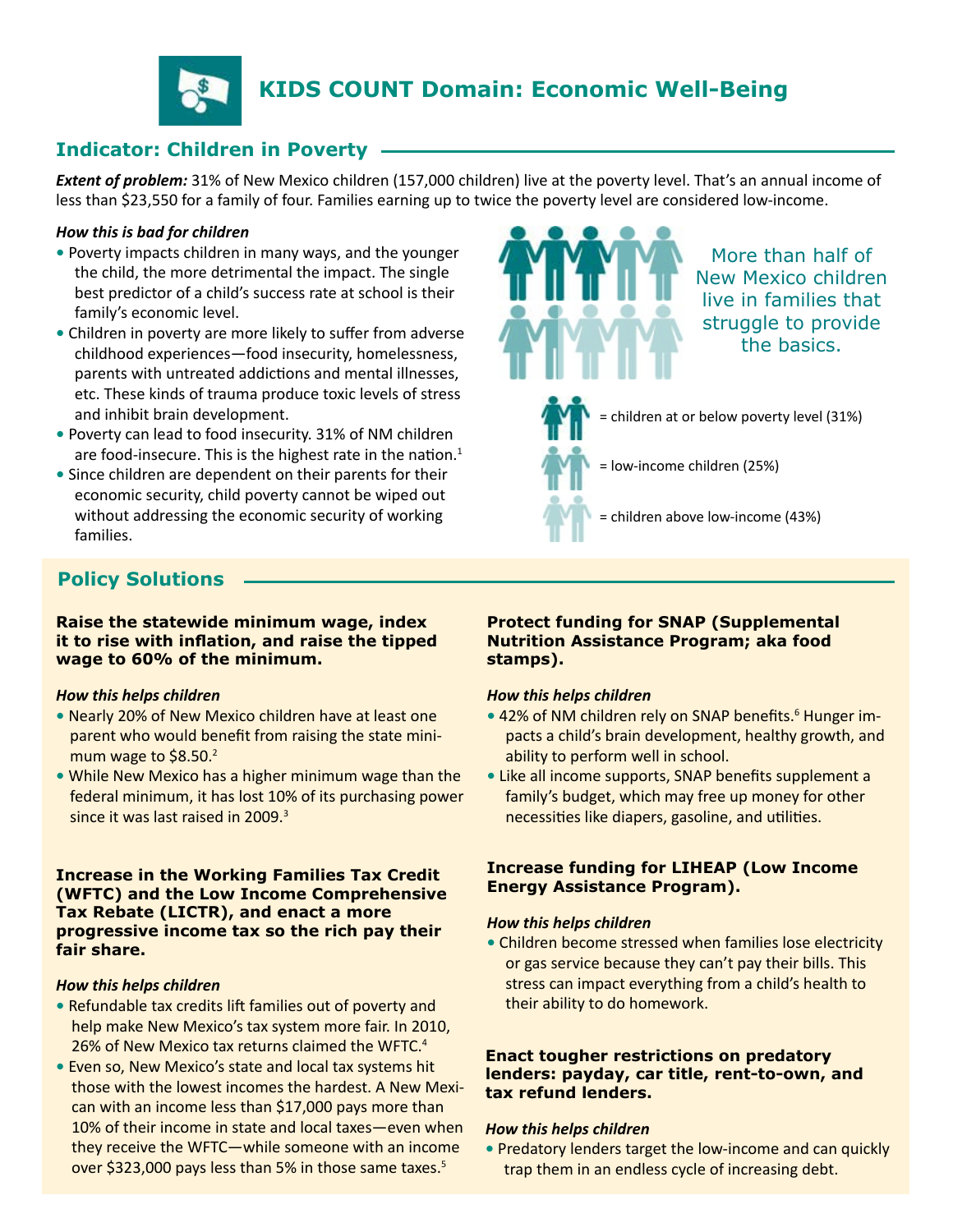

# **Indicator: Children Whose Parents Lack Secure Employment**

*Extent of problem:* 37% of New Mexico children (192,000) have parents who lack full-time, year-round employment.

#### *How this is bad for children*

- **•** Children whose parents lack full-time, year-round work are more likely to live in poverty than children whose parents have secure employment. Parents lack secure employment for a number of reasons, but most often it is because they lack the education or work skills needed to get stable jobs in growing industries. Without education and skills, they may also get stuck in part-time or seasonal jobs.
- **•** Parents who lack secure employment are also unlikely to receive benefits such as employer-sponsored health

insurance and paid sick leave. This places additional stresses on parents and children.

**•** Parents must have safe, reliable child care in order to work and look for work. High-quality child care costs more than tuition at New Mexico's universities, so too many parents must settle for low-quality care where their children are less likely to get the preparation they need for success in school.

# **Policy Solutions**

### **Protect unemployment insurance (UI) and reinstate benefits for child dependents.**

#### *How this helps children*

- UI benefits help tide victims of a downturn over until they can find work. These payments also boost the local economy.
- Prior to the recession, New Mexico UI recipients received a small additional benefit for each dependent child. That child benefit was cut in 2011, even though New Mexico was lagging the nation in recovery.

### **Restore eligibility for child care assistance to twice the poverty level.**

#### *How this helps children*

- Fewer families these days have the luxury of a stay-athome parent. But high-quality child care is more expensive than tuition at New Mexico's universities, and few working families can afford such care without assistance
- Because of budget cuts, eligibility for child care assistance is down to 125% of the poverty level. As a result, some 5,000 children are on the waiting list.<sup>7</sup>

### **Enact real economic development initiatives; require accountability measures for tax breaks that are intended to create jobs.**

#### *How this helps children*

- Over the last dozen years, billions of dollars have been handed out—in the form of tax breaks—in an attempt to draw jobs to the state. Not only have these tax cuts failed to create jobs, they required few, if any, accountability measures. Without benchmarks or accountability measures, these tax cuts are simply a gift to business interests at the expense of working families because they reduce the amount of revenue that the state has to invest in our children.
- Our children's well-being is dependent on their parent's well-being, which is dependent on the state's economic situation. New Mexico has an over-abundance of lowpaying jobs. Greater investments in worker training and adult education would help lure more high-paying jobs here.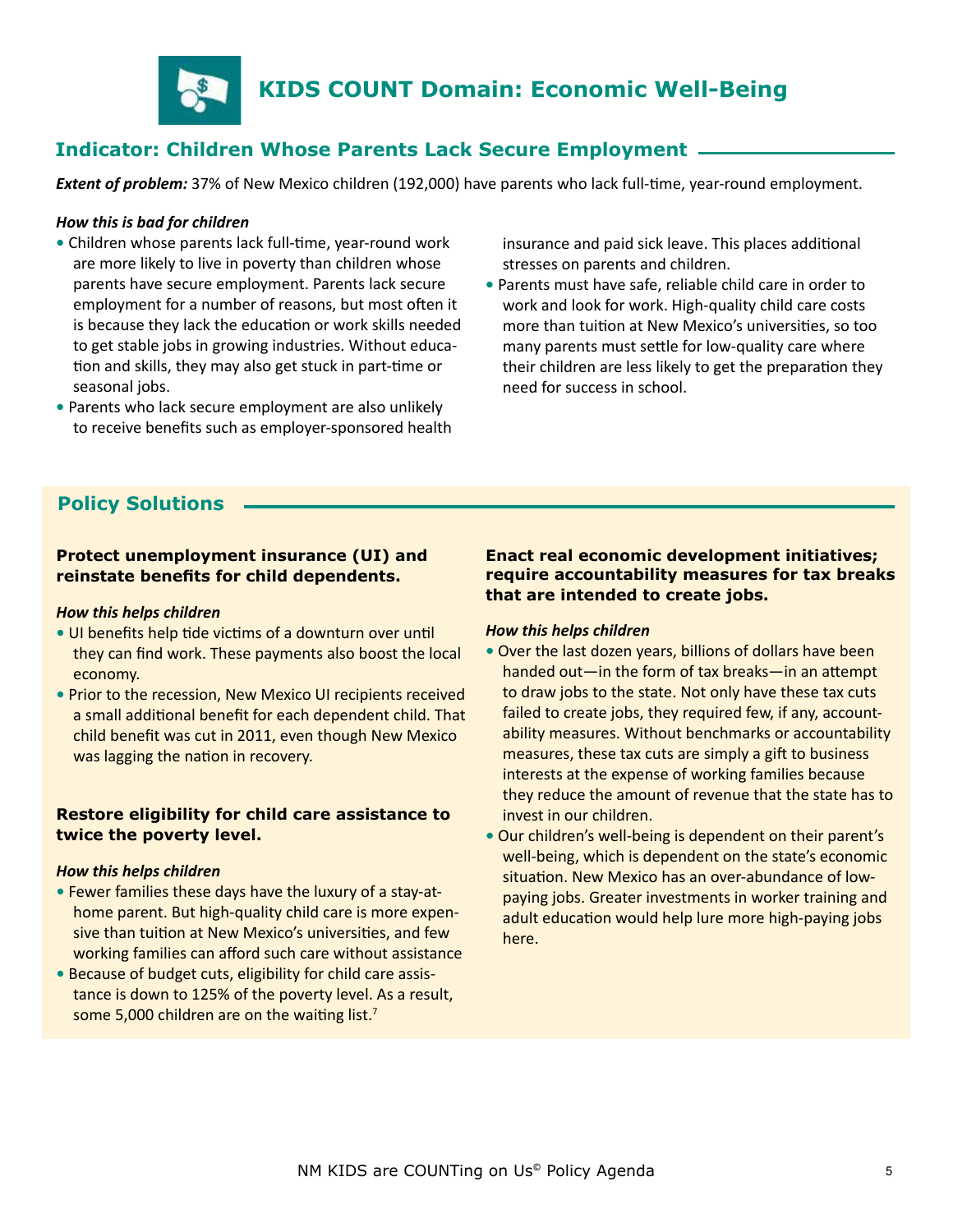

# **KIDS COUNT Domain: Economic Well-Being**

# **Indicator: Children Living in Households with a High Housing Cost Burden**

*Extent of problem:* 36% of New Mexico children live in households that spend 30% or more of their income on housing.

#### *How this is bad for children*

**•** When families spend 30% or more just on housing, they have less money to spend on other necessities like food, medication, and utilities. High housing costs can force families into substandard housing, which can pose serious health hazards to children.

## **Policy Solutions**

#### **Save the Home Loan Protection Act from repeal or weakening.**

#### *How this helps children*

**•** The Home Loan Protection Act helped protect many families from the predatory lending practices that contributed to the national foreclosure crisis that began in 2007. Attempts have been made to repeal or weaken the law, and they must not be allowed to succeed.

#### **Increase federal HUD funding.**

#### *How this helps children*

**•** Like all income supports, housing assistance supplements a family's budget, which may free up money for other necessities like diapers, gasoline, and utilities.

#### **Increase funding for the Housing Trust Fund.**

#### *How this helps children*

- The state's Housing Trust Fund provides low-interest loans for organizations building housing for low- and moderate-income families and individuals.
- **•** Children do better, and families are more stable and move less frequently when they own their home.

### **Increase funding for IDAs (Individual Development Accounts) for parents and children.**

#### *How this helps children*

**•** IDAs are a public-private initiative that gives low-income New Mexicans financial incentives to save money in order to purchase a home or pay for college.

# **Indicator: Teens Not in School and Not Working**

**Extent of problem:** 11% of New Mexico teens (13,000) are neither in school nor working.

#### *How this is bad for children*

**•** Teens who are not in school but do not become part of the workforce are at risk for poor outcomes as adults—even if they graduated.

# **Policy Solutions**

**Enact initiatives to lower the cost of college such as: making lottery scholarships needbased; restoring the College Affordability Fund; lowering rates for student loans; ending predatory practices of private, for-profit colleges.**

#### *How this helps children*

this financial aid for those who would otherwise be un-<br>example thit little. **•** Unfortunately, New Mexico enacted the deepest cuts in the nation to higher education on a per-student basis during the recession. This led to significant tuition increases at the state's colleges and universities—making school out-of-reach for many young New Mexicans, as well as for parents who wish to better themselves. Making the lottery scholarship need-based would preserve

able to attend college.

- **•** Crushing student debt is becoming a national crisis and will impact future generations of children when graduates begin their families.
- **•** For-profit colleges often push debt on their students but then don't deliver on job placement promises.

#### **Waive tuition for foster children at New Mexico universities.**

#### *How this helps children*

**•** Youth who age out of the foster care system have few, if any, support systems. Waiving their tuition would enable those that do not qualify for the lottery scholarship to attend college and would cost the state relatively little.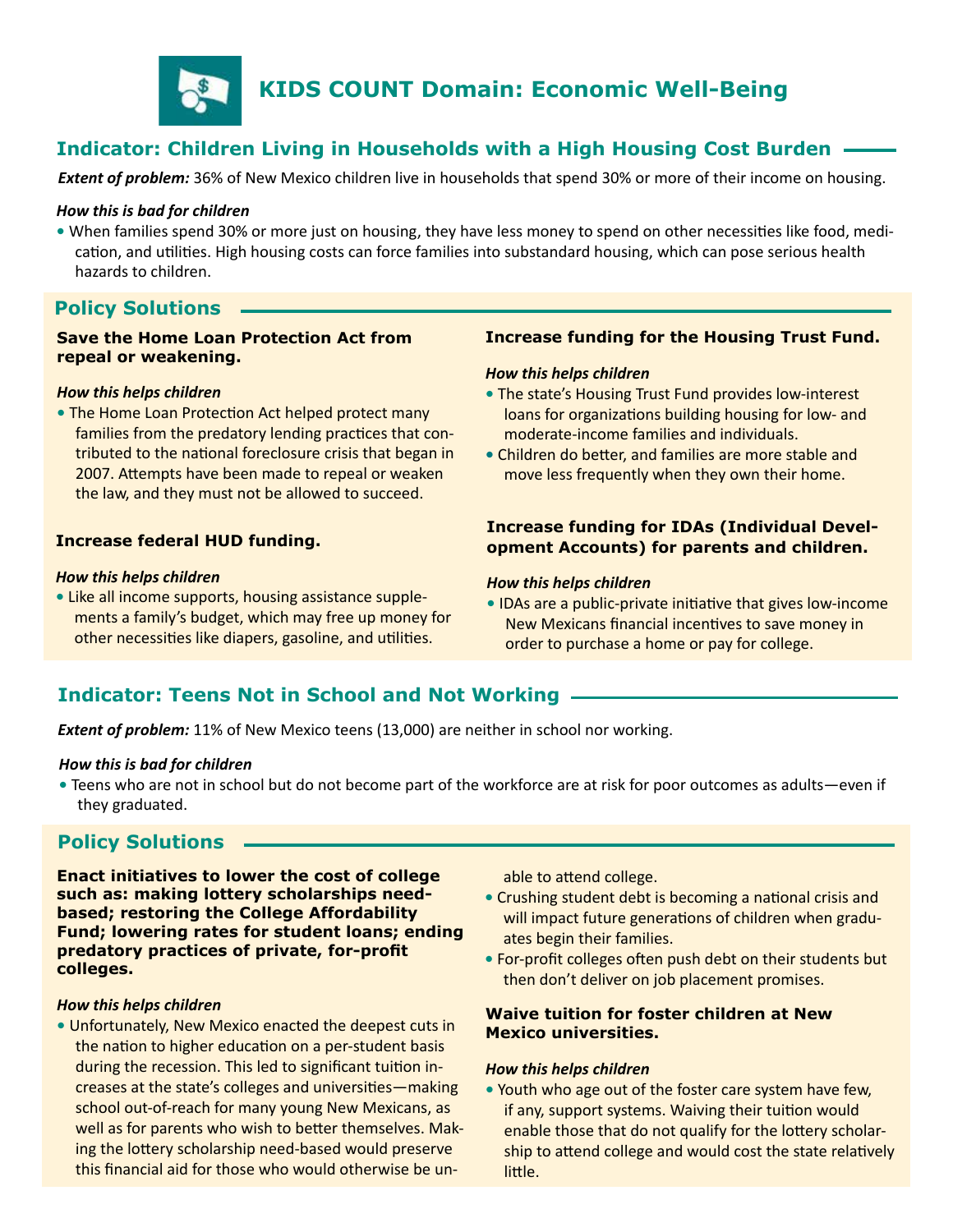

# **Indicator: Children Not Attending Preschool**

*Extent of problem:* 62% of New Mexico children (35,000), ages 3 and 4, are not attending preschool.

#### *How this is bad for children*

- **•** Too many New Mexico children are missing out on the advantages of high-quality preschool programs. More than 80% of brain development occurs within the first five years of life, and is dependent upon nurturing and stimulating experiences. High-quality preschool programs foster robust brain development and help prepare children for success at school.
- **•** Numerous studies have shown that high-quality early childhood care and education services help children succeed in school and in life. In fact, the returns on investments in young children are high because they lower the need for spending on special education and remediation.
- **•** These programs also increase high school graduation rates, lower the rates for juvenile crime and teen pregnancy, and increase a child's earning potential.

More than half of New Mexico's 3 and 4-year-olds are not enrolled in a program that will prepare them for school.





= children not attending preschool (62%)

# **Policy Solutions**

**Increase general fund spending on early childhood programs: home visiting, child care assistance, pre-K, and training and technical assistance for early learning providers.**

#### *How this helps children*

- **•** Parent coaching programs such as home visiting reduce the incidence of child abuse, increase the interval between subsequent children, and improve school performance.
- New Mexico's Pre-K program has been studied<sup>8</sup> and found to be effective at improving student success in school. Funding needs to be expanded and other infrastructure put in place so the program is available to all 4-year-olds.
- **•** Although children from low-income families would benefit tremendously from these programs, only a tiny fraction can receive them.

### **Restore eligibility for child care assistance to twice the poverty level.**

#### *How this helps children*

**•** State child care assistance helps children receive higher quality care than their parents would otherwise be able to afford. When it comes to early childhood programs, quality is essential to a child's success.

**•** Unfortunately, some 5,000 children are on a waiting list for assistance because eligibility was cut to 125% of the poverty level.

#### **Pass a constitutional amendment to support early learning programs with a small percentage of the income generated from the Land Grant Permanent Fund.**

#### *How this helps children*

**•** Sustainable funding for early childhood programs could come from the state's more than \$11 billion Land Grant Permanent Fund, making these programs available to many more children. New Mexicans, who support this initiative in large numbers, deserve the chance to vote on this issue.

### **Pass President Obama's Preschool for All proposal.**

#### *How this helps children*

**•** America is one of the few wealthy nations to lack a comprehensive plan for early learning. We don't even have national safety standards for child care. The President's proposal would be a big step forward for our youngest children and would give states the financial support they need to expand their most effective programs.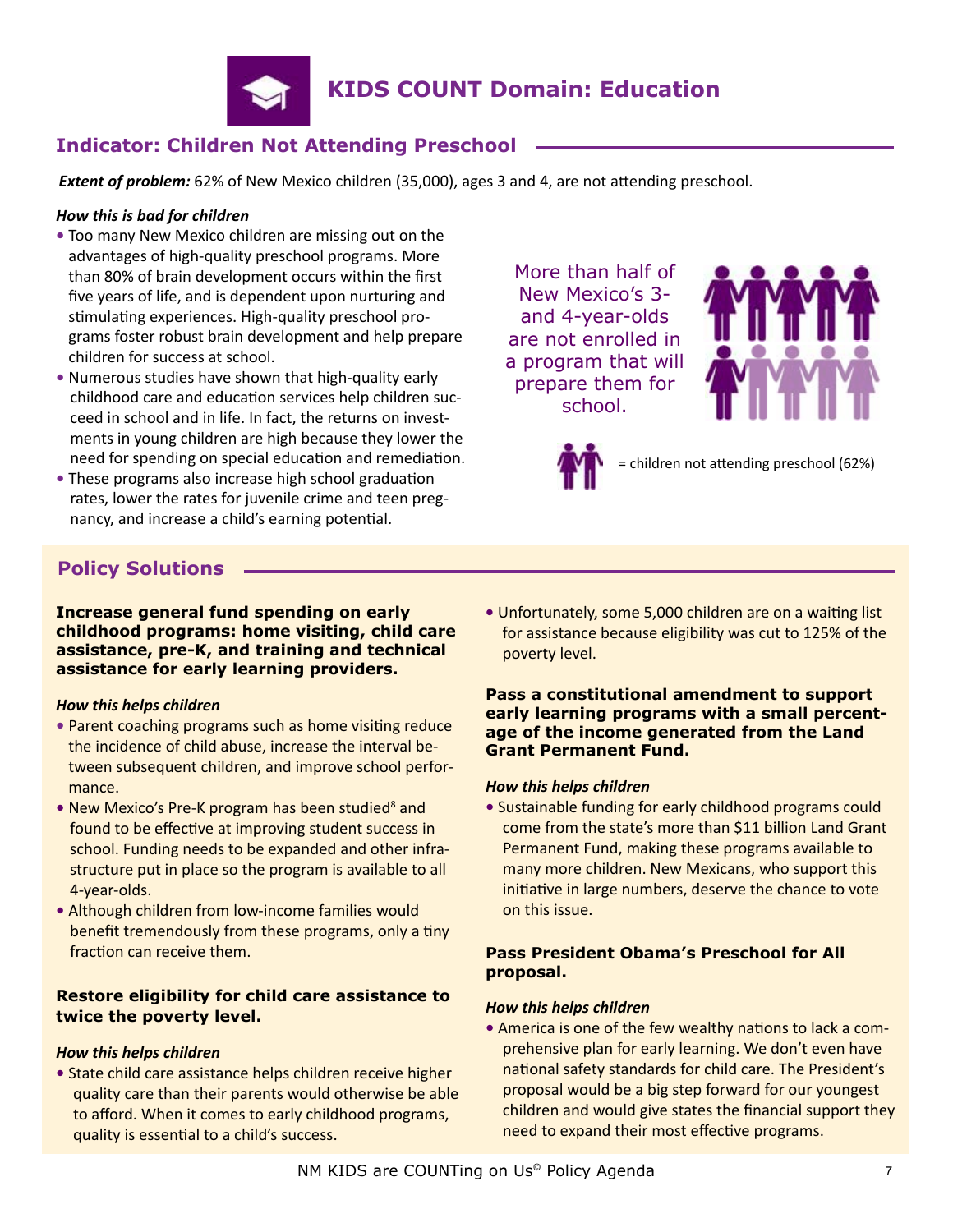

# **KIDS COUNT Domain: Education**

# **Indicator: 4th Graders Not Proficient in Reading**

**Extent of problem:** 79% of New Mexico fourth graders are not proficient in reading.

#### *How this is bad for children*

**•** Children who are not reading at grade level by the fourth grade are far more likely to drop out. Up through third grade, children are learning to read. In fourth grade and beyond, children are *reading to learn*—so children not reading at grade level will have trouble mastering other subjects.

# **Policy Solutions**

#### **Increase general fund spending on early childhood programs.**

#### *How this helps children*

**•** Children who receive high-quality early childhood care and education programs start school ready to learn, which helps them stay on track, particularly in reading. Children who start school behind find education a frustrating experience. That frustration grows as they fail to catch up to their peers or fall even further behind.

#### **Restore K-12 per-pupil funding to prerecession levels.**

#### *How this helps children*

- During the recession, New Mexico made some of the deepest cuts in the nation in K-12 per-pupil spending, when adjusted for inflation.<sup>9</sup> As a result, students are in over-crowded classrooms and there are fewer resources for needs such as support for principals so that they can function as instructional leaders.
- Programs that mitigate the impacts of poverty—such as breakfast in the schools and smaller class sizes—must be funded because they make a difference in learning outcomes.

#### **Ensure support for community schools.**

#### *How this helps children*

- Community schools can be more flexible in adjusting practices to meet the unique needs of their communities.
- Before- and after-school programming—including tutoring, English classes for parents, and school based health services—make a positive impact on student performance.

#### **Increase the availability of reading coaches.**

#### *How this helps children*

**•** Students from impoverished backgrounds need specialized attention to improve literacy skills.

### **Expand funding for K-3 Plus.**

#### *How this helps children*

**•** K-3 Plus expands the school year for low-income students in some schools. Students who are behind need additional quality instructional time.

## **Indicator: 8th Graders Not Proficient in Math**

*Extent of problem:* 76% of New Mexico eighth graders are not proficient in math.

#### *How this is bad for children*

**•** Middle-school students who are behind in math are not prepared for the much higher level of mathematics required in high school and college. Math skills have become more and more important in today's high-tech work environment.

## **Policy Solutions**

#### **Expand after-school, mentor, and tutoring programs.**

#### *How this helps children*

**•** Children from low-income families are less likely to have highly educated parents than their middle- and highincome peers. Since their parents may be unable to provide homework assistance, mentors are needed.

#### **Provide math coaches and professional development for math teachers.**

#### *How this helps children*

- Teachers who are certified in math can provide focused instruction and better prepare students for high school.
- Teachers require additional on-the-job training to improve their skills and boost student outcomes.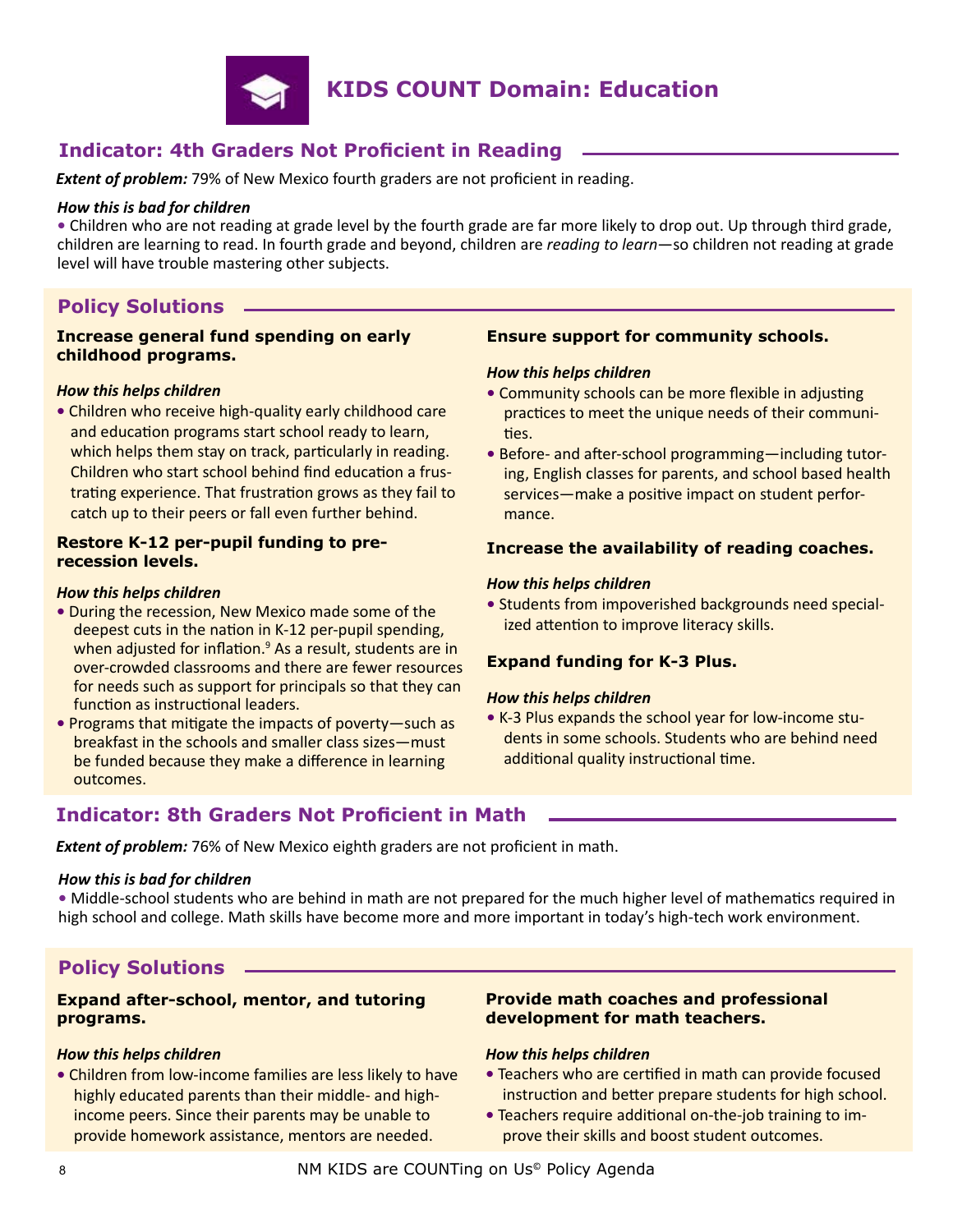

# **KIDS COUNT Domain: Education**

### **Expand K-3 Plus to K-8 Plus.**

#### *How this helps children*

**•** The need for additional days of instruction for low performing students does not end at fourth grade.

#### **Restore K-12 per-pupil funding to prerecession levels.**

#### *How this helps children*

**•** Higher funding levels are needed to mitigate problems associated with child poverty. This policy applies to all education indicators for K-12.

### **Indicator: High School Students Not Graduating on Time**

*Extent of problem:* 33% of New Mexico high school students do not graduate on time.

#### *How this is bad for children*

**•** Students who do not graduate from high school on time are less likely to continue on to college, are less employable, and more likely to earn low incomes.

## **Policy Solutions**

**Identify students in 9th grade who require additional learning time and provide free summer school, after-school, and online learning opportunities.** 

#### *How this helps children*

**•** Students who come to high school behind require additional time and support to meet learning standards.

#### **Provide more school counselors.**

#### *How this helps children*

**•** Teenagers require counseling support, but counseling loads are so high that students are not given the help they need.

#### **Provide relevant learning opportunities through service learning and dual credit to better prepare students for career or college.**

#### *How this helps children*

**•** Students who are not likely to attend college still need work skills. Service learning programs give students the opportunity to prepare themselves for a trade.

### **Provide professional development for teachers on the use of technology.**

#### *How this helps children*

**•** Special training is needed to engage students who utilize technology as a means of learning.



# **KIDS COUNT Domain: Health**

### **Indicator: Low Birth-Weight Babies**

*Extent of problem:* 8.7% of New Mexico babies are born weighing less than 5.5 pounds.

#### *How this is bad for children*

**•** Low birth-weight babies are at greater risk for developmental delays and chronic health problems, which can impact their ability to succeed in school. Mothers who get late-term or no prenatal care and teens are at the highest risk of having low birth-weight babies.

## **Policy Solutions**

#### **Expand outreach to pregnant women to enroll them in Medicaid early in their pregnancies.**

#### *How this helps children*

**•** The earlier in her pregnancy a women can begin to re-

omen can begin to re-<br>Saves the state money in the long term. ceive prenatal care, the better the outcomes for her and her baby. This not only improves child outcomes, it also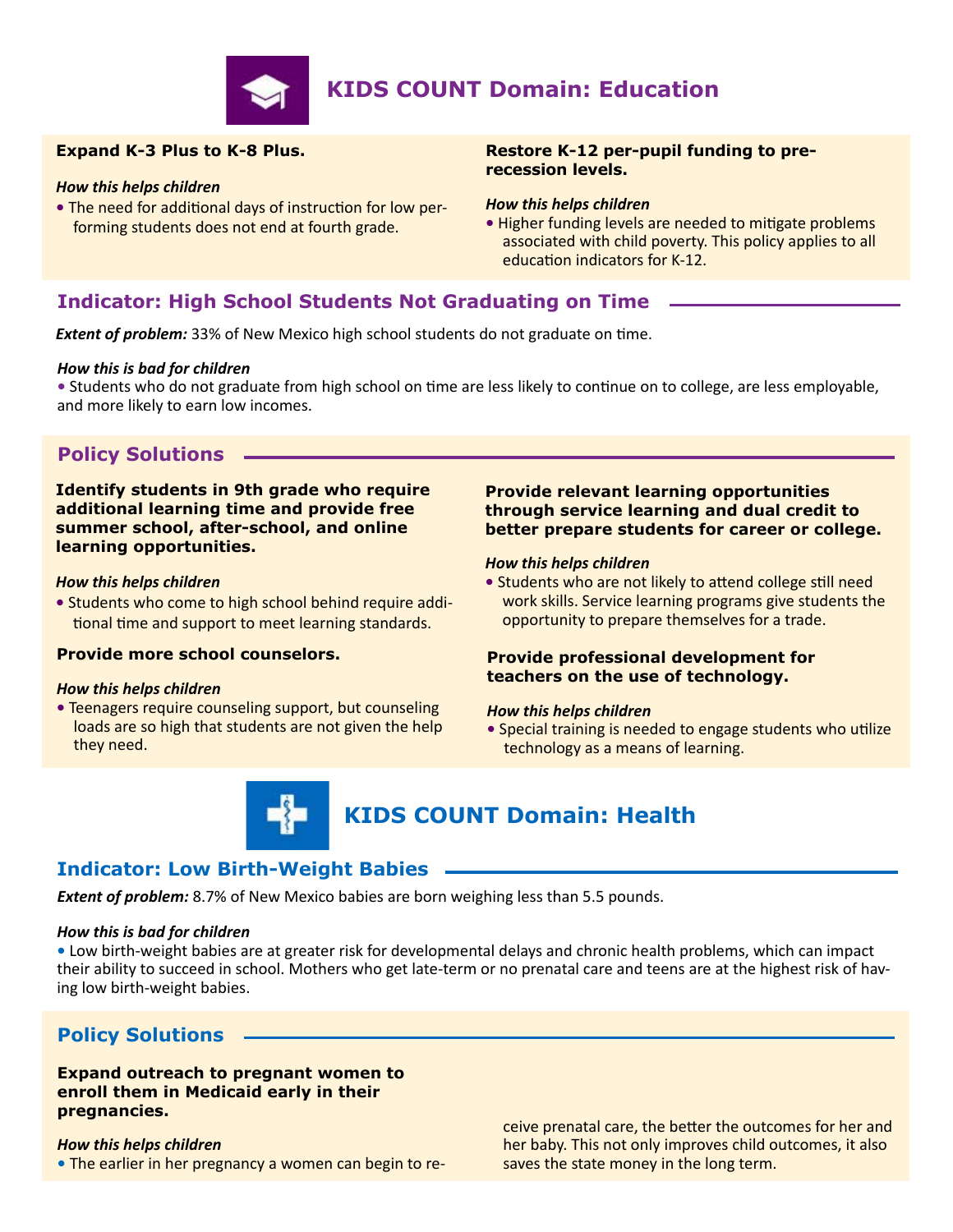

# **Indicator: Children without Health Insurance**

*Extent of problem:* 9% of New Mexico children (47,000) lack health insurance.

### *How this is bad for children*

- Children need regular well-baby and well-child checkups in order for developmental delays to be diagnosed and treated. Without treatment, developmental problems can greatly impact a child's ability to succeed at school.
- **•** Children do better at school when they are healthy and any vision or hearing issues have been addressed.
- **•** Children need immunizations to protect them from childhood diseases.

An estimated 40,000 children are not enrolled in Medicaid despite being eligible.



# **Policy Solutions**

### **Restore outreach and enrollment programs for Medicaid for kids.**

### *How this helps children*

- **•** Medicaid is the single largest provider of health coverage for children in New Mexico. Unfortunately, there are thousands fewer children covered under Medicaid then when Governor Martinez took office in 2011.<sup>10</sup>
- Over the last several years, the state has not funded outreach to parents whose children are eligible but not enrolled. It's estimated that some 40,000 children are eligible for Medicaid coverage but are not enrolled.

### **Simplify the enrollment and recertification process for Medicaid and enact express-lane enrollment.**

### *How this helps children*

- Enrolling children in Medicaid is one hurdle, but keeping them enrolled is quite another. Since parents must recertify their child's eligibility for Medicaid every year, that process needs to be less onerous.
- Express-lane eligibility would allow the state to identify eligible children using eligibility information from other programs such as Head Start and SNAP.

### **Integrate the health insurance marketplace with Medicaid so that there is "no wrong door" for enrollment.**

### *How this helps children*

- Parents are more likely to take their child to the doctor when they have insurance themselves. Fortunately, New Mexico will soon be expanding Medicaid to low-income adults.
- It is expected that many eligible but uncovered children will be enrolled in Medicaid when their parents seek coverage. The state's health insurance exchange—where most individuals will go for insurance—should assist those who qualify for Medicaid with that application process.

### **Expand Chafee Medicaid to age 26 for youth who have aged out of foster care.**

### *How this helps children*

**•** The Affordable Care Act ensures that young adults can stay on their parents' insurance plans until they are 26. Chafee Medicaid covers those who have aged out of the foster care system up to age 21. Expanding it would bring it in line with the ACA.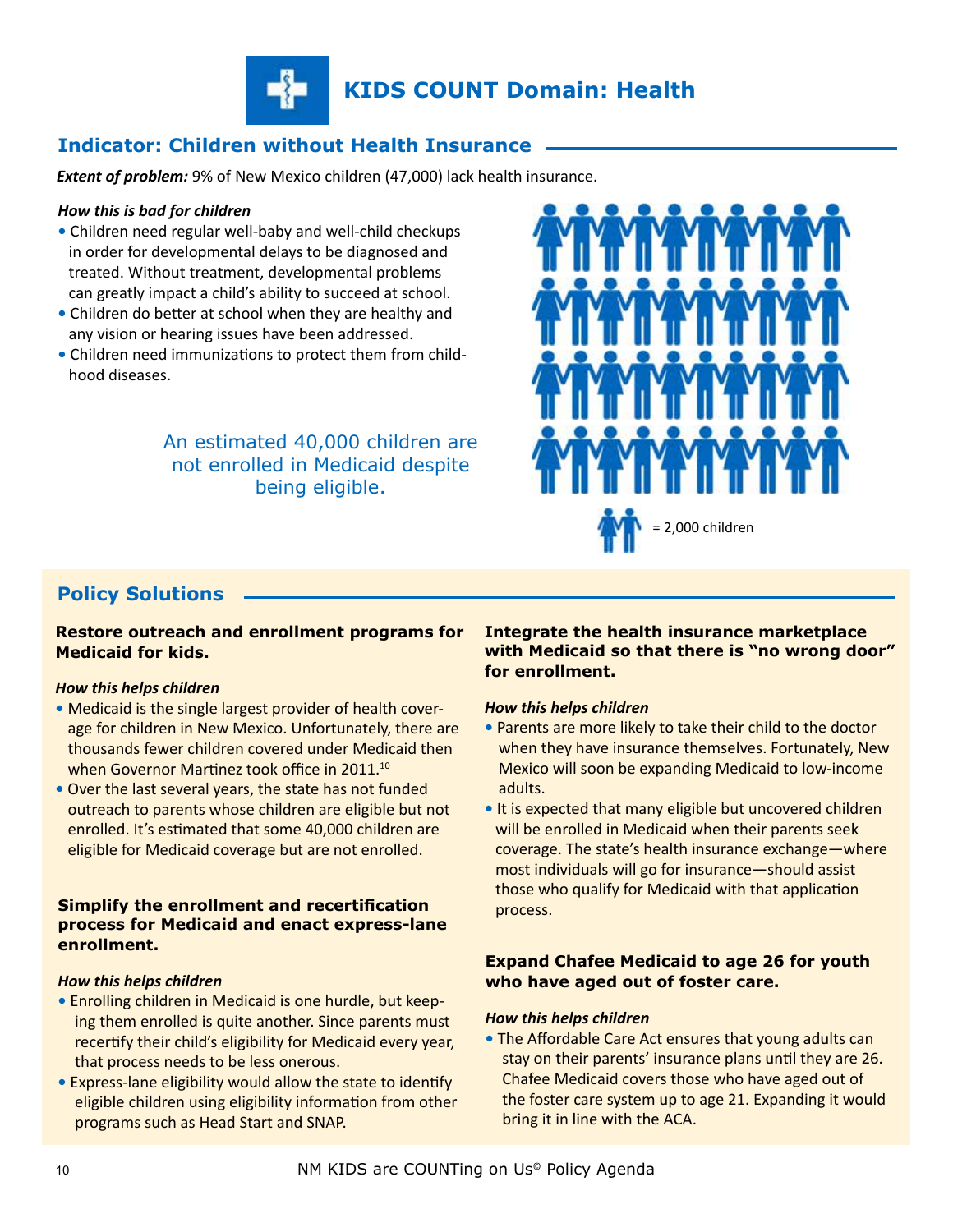

# **Indicator: Child and Teen Death Rate**

*Extent of problem:* New Mexico's child and teen death rate is 36 per 100,000 children aged 1 to 19.

#### *How this is bad for children*

**•** The death of a young person is always a tragedy. Factors contributing to youth death rates include lack of physical and mental health, violence, accidents, homicide, and suicide.

**•** New Mexico's suicide rate is one-and-a-half to two times higher the national average. The suicide rate for Native American youth is three times the national average. $11$ 

# **Policy Solutions**

### **Expand funding for suicide prevention programs.**

#### *How this helps children*

- More and more youth are ending their lives when they are unable to cope with bullying. They need strategies to help them cope with difficult situations and a sense of hope that life is worth living.
- The trauma for the sibling survivors of youth suicide can have negative repercussions that follow them their whole lives.

### **Enact gun safety laws to limit unauthorized child access to guns.**

#### *How this helps children*

**•** The widespread use of child safety seats has led to a big decrease in child deaths due to car accidents. Sadly, similar commonsense safety measures for guns—such as child safety locks—have been successfully blocked by gun manufacturers.

## **Indicator: Teens Who Abuse Alcohol or Drugs**

**Extent of problem:** 9% of New Mexico teens abuse alcohol or drugs.

#### *How this is bad for children*

**•** Teens who abuse alcohol or drugs are much more likely to become involved with the criminal justice system, engage in other high-risk activities, and do poorly in school

and drop out.

**•** Drug and alcohol use can lead to physical and mental health problems, and is often also a factor in youth suicide.

## **Policy Solutions**

### **Expand behavioral health programs for youth.**

#### *How this helps children*

**•** Many people who turn to illicit drug use or alcohol abuse are attempting to self-medicate their untreated mental illness. Increased access to mental health treatment has numerous advantages.

#### **Expand school-based health centers (SBHCs).**

### *How this helps children*

**•** School-based health centers treat a great deal of mental illness. They provide a safe, accessible place for youth to receive services they might otherwise not seek.

### **Allow treatment instead of incarceration for drug and alcohol offenses.**

#### *How this helps children*

**•** Incarceration without treatment leads to high rates of recidivism—particularly when the illegal behavior stems from drug or alcohol abuse.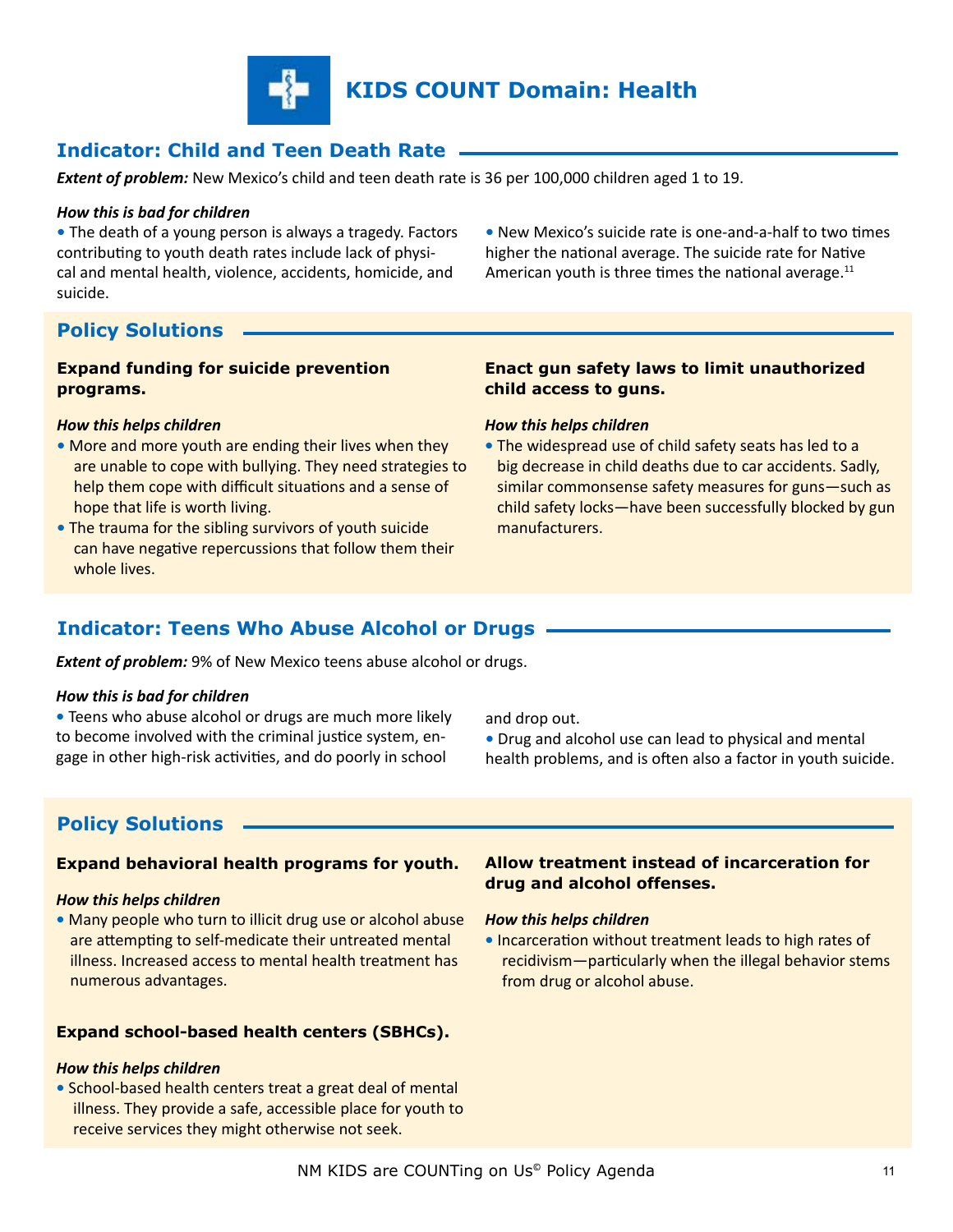

# **KIDS COUNT Domain: Family and Community**

# **Indicator: Children in Single-Parent Families**

*Extent of problem:* 43% of New Mexico children (208,000) live in single-parent families.

#### *How this is bad for children*

- **•** Children living in single-parent families are more likely to live in poverty—especially those living with single mothers, who still earn less than men for doing the same work.
- **•** Children in families headed by a single mother are more likely to drop out of school, become teen parents, and experience divorce as an adult than children in twoparent families.

Almost half of New Mexico's children live in single-parent families.





= children in single-parent families (43%)

# **Policy Solutions**

### **Restore eligibility for child care assistance to twice the poverty level.**

#### *How this helps children*

- **•** Most single parents are working parents, so child care is an unavoidable, but expensive, necessity.
- **•** Due to recession-era budget cuts, some 5,000 children are still on a waiting list for assistance.

### **Expand funding for mentor programs.**

#### *How this helps children*

**•** Since teen mothers also tend to be unmarried mothers, programs that decrease teen births would help reduce the rate of single-parent families. Programs can foster self confidence, give young women direction for their future, and educate them about the benefits to the child of being raised in a two-parent family.

# **Indicator: Children in Families where Household Head Lacks High School Diploma**

*Extent of problem:* 22% of New Mexico children (115,000) live in families where the head lacks a high school diploma.

### *How this is bad for children*

- **•** Children's success in school is closely tied to parental levels of education. Parents without a high school education are less likely to be able to assist their children with homework and may be less inclined to impress upon them the value of education.
- **•** Parents without a high school diploma tend to end up in low-wage jobs that do not offer benefits such as health insurance. They also have higher rates of unemployment than workers with more education.

# **Policy Solutions**

### **Expand funding for Adult Basic Education and English as a Second Language classes.**

#### *How this helps children*

- **•** When parents increase their own levels of education their children do better in school.
- **•** Children whose parents do not speak English well are at a disadvantage when it comes to seeking assistance with homework. Their parents will also have trouble discussing their progress at school with teachers.

### **Expand access to GED programs.**

#### *How this helps children*

- **•** When parents increase their own levels of education, their children do better in school.
- **•** The state's GED program can now only be taken on a computer, and the cost to take it has gone up—making it less accessible to those who need it most.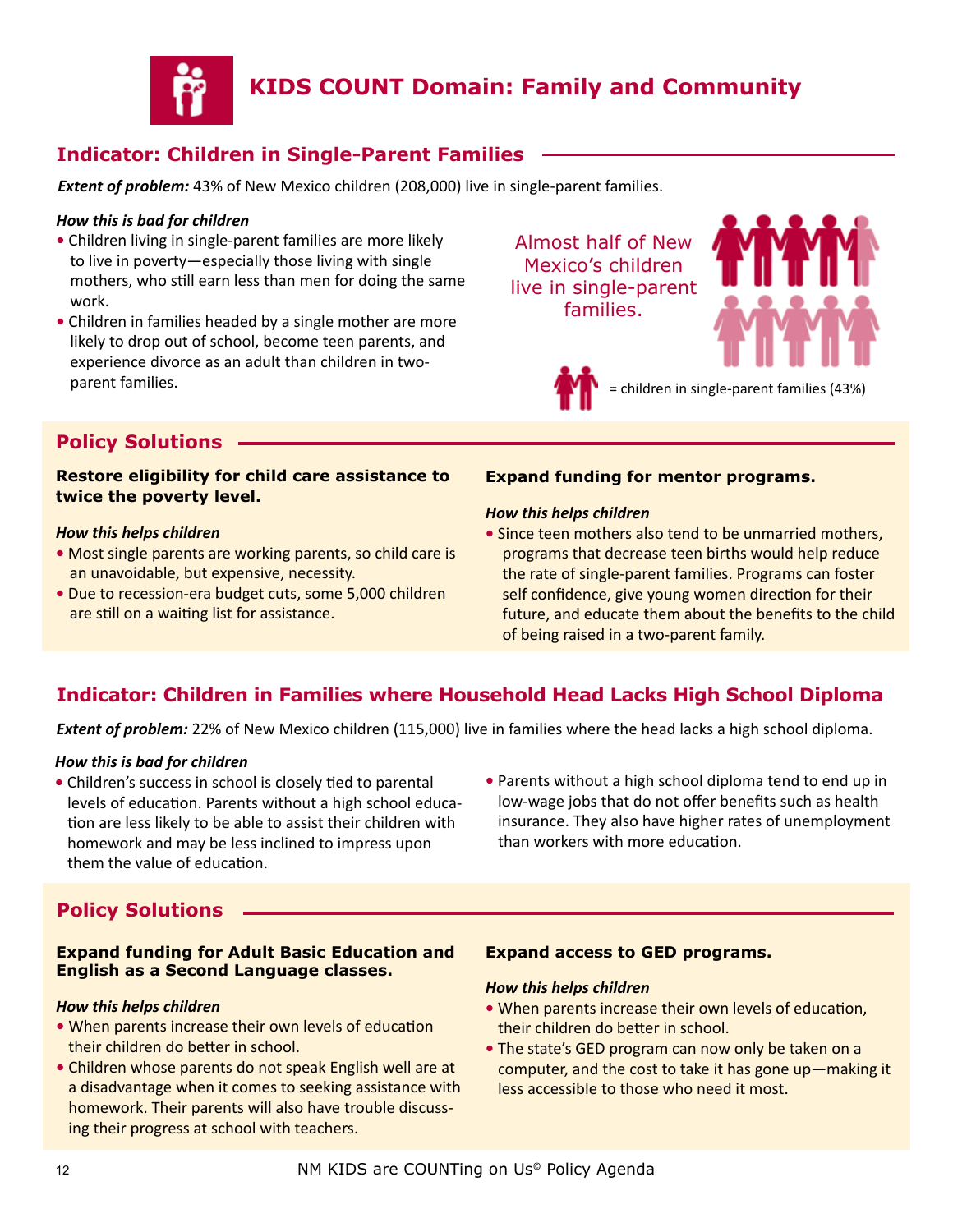

# **Indicator: Children Living in High-Poverty Areas**

*Extent of problem:* 21% of New Mexico children live in areas where the overall poverty rate is 30% or higher.

#### *How this is bad for children*

- **•** High-poverty areas are plagued by a whole host of social problems—crime, street violence, drug use, substandard housing, etc.—that put children at risk.
- **•** Residents in high-poverty areas are also more likely to

# **Policy Solutions**

#### **Create or expand incentives for developers to build mixed-income housing.**

#### *How this helps children*

**•** Mixed-income neighborhoods are more stable than lowincome areas and residents tend to be more invested in keeping their neighborhood infrastructure from falling into disrepair.

# **Indicator: Teen Birth Rate**

*Extent of problem:* New Mexico's teen birth rate is 53 births per 1,000 female teens ages 15 to 19.

#### *How this is bad for children*

- **•** Few teens are equipped for the emotional and financial rigors of raising a child.
- **•** The children of teen parents are more likely to become teen parents themselves.
- **•** Teens are more likely to have low birth-weight and preterm babies, putting the child at higher risk for develop-

mental and health problems.

**•** It's well understood that teen pregnancy causes poverty, but the reverse is also true—young women in poverty who see no future for themselves are less likely to delay childbearing than young women who believe they can attend college and attain a satisfying career.

# **Policy Solutions**

### **Increase funding for early childhood programs.**

#### *How this helps children*

**•** Teen parents often have few resources, so their children stand to benefit a great deal from high-quality early childhood programs. In turn, these programs will help their children succeed in school and lower the chances that they will become teen parents themselves.

#### **Expand evidence-based and age-appropriate sex education programs; defund abstinenceonly programs.**

## *How this helps children*

**•** Whether teens are sexually active or not, they need basic information about sex and procreation. Abstinence-only programs are ineffective at reducing teen birth rates.

### **Expand school-based health centers (SBHCs).**

#### *How this helps children*

**•** As they reach sexual maturity, teens need access to health care professionals who can help them make informed decisions. SBHCs provide a safe, accessible place for youth to receive services they might otherwise not seek.

### **Increase funding for teen pregnancy prevention.**

#### *How this helps children*

**•** Young women at risk for teenage pregnancy can benefit from programs that foster self confidence, give them direction for their future, and educate them about the benefits to the child of being raised in a two-parent family.

feel disenfranchised and powerless, and are, therefore, less likely to demand public services—like parks and recreational facilities—that residents in higher-income neighborhoods take for granted.

# *How this helps children*

**•** Children and families do better when they own a home. Kids' grades improve, parents feel more invested in their neighborhoods, and families move less frequently. IDAs can help families save to purchase a home.

**Increase funding for IDAs (Individual Development Accounts) for parents and children.**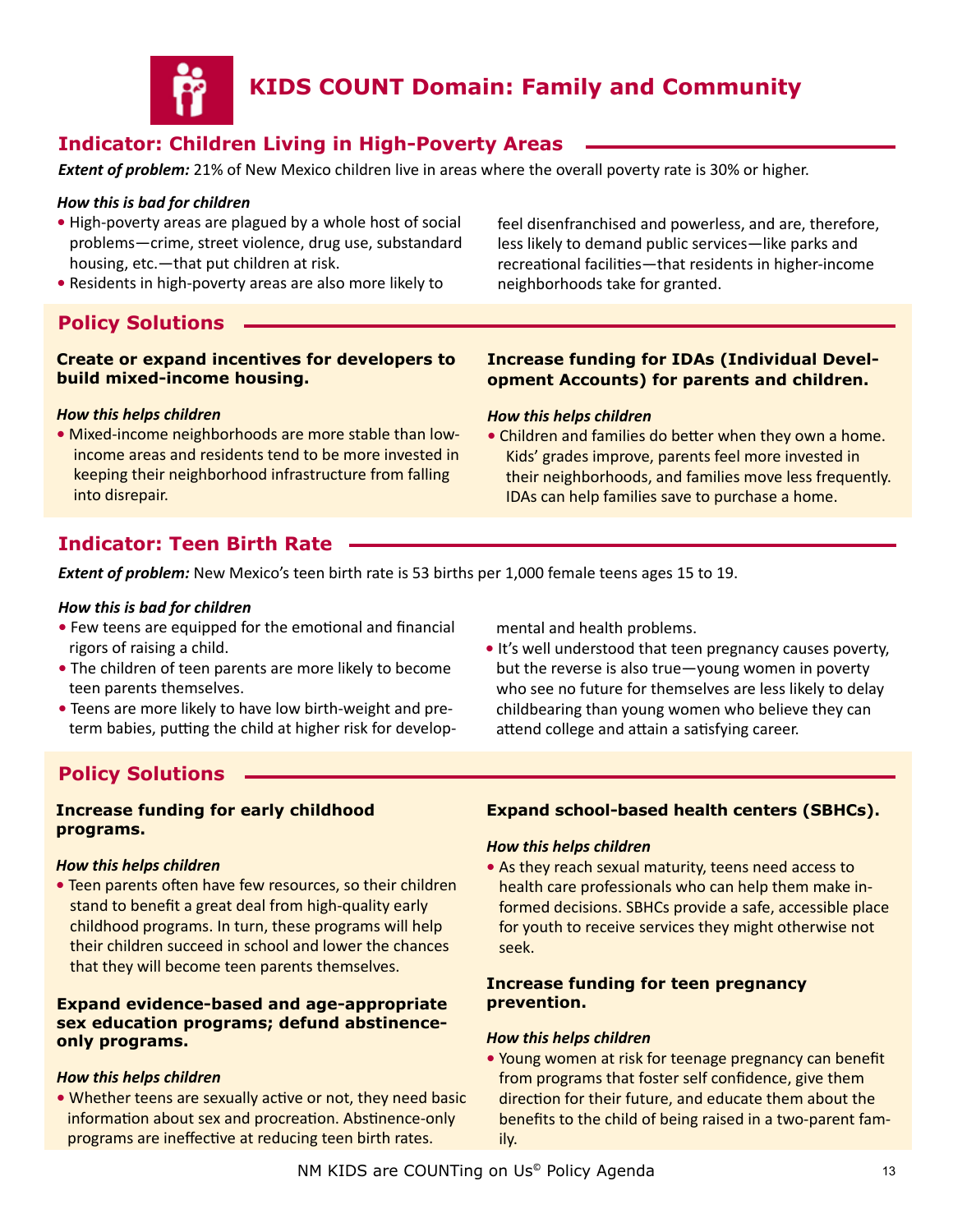# Endnotes

- 1. "Map the Meal Gap," Feeding America, 2013: http://feedingamerica. org/hunger-in-america/hunger-studies/map-the-meal-gap.aspx#
- 2. *New Mexico's Wage Race to the Bottom: Raising and Indexing the State Minimum Wage to Break the Free Fall*, Gerry Bradley, MA, New Mexico Voices for Children, January 2013
- 3. Ibid
- 4. 2010 federal income tax returns
- 5. *Who Pays? A Distributional Analysis of the Tax Systems in All 50 States*, Institute on Taxation & Economic Policy, January 2013
- 6. "SNAP Benefits Will Be Cut for All Participants in November 2013," Center on Budget and Policy Priorities, August 2013: http://www. cbpp.org/cms/index.cfm?fa=view&id=3899
- 7. New Mexico Human Services Department monthly reports: http:// www.hsd.state.nm.us/isd/files/MSR%2012-2011%20data.pdf
- 8. National Institute for Early Education Research: 2005-2008 NM Pre K Evaluation Final Report; http://nieer.org/pdf/new-mexico-initial-4-years.pdf
- 9. "Most States Funding Schools Less Than Before the Recession," Center on Budget and Policy Priorities, September 2013: http://www. cbpp.org/cms/index.cfm?fa=view&id=4011
- 10. NM HSD Monthly All Children Eligibility Reports 2010-2013
- 11. New Mexico Suicide Prevention Coalition: http://www.nmsuicideprevention.org/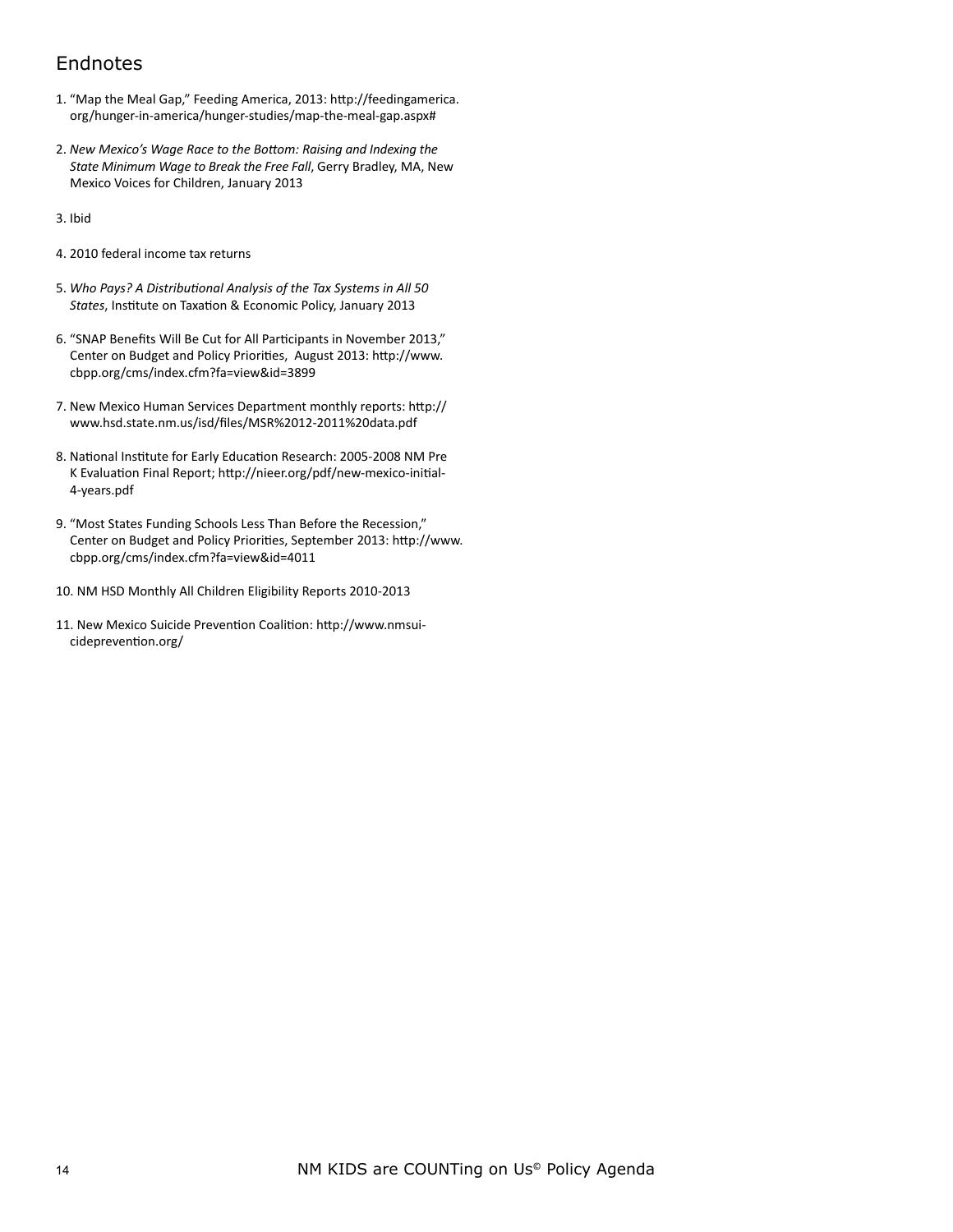

Now Mexico Voices for Children | www.nmvoices.org | 505.244.9505

Learn more at: datacenter.kidscount.org/NM